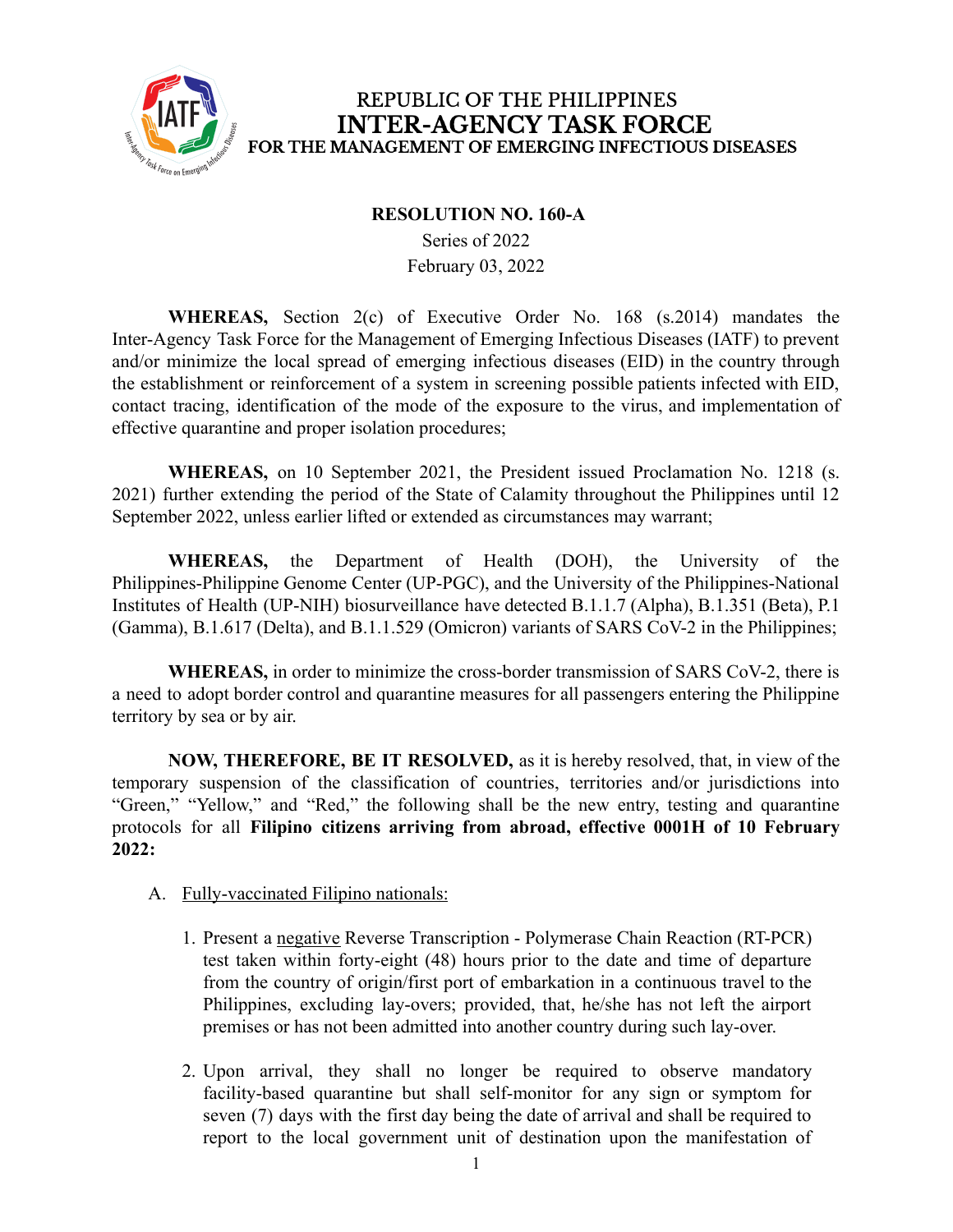

symptoms, if any;

- 3. A Filipino national shall be deemed fully vaccinated only if he/she is fully compliant with the following requisites:
	- a. Received the second dose in a 2-dose series or a single dose vaccine more than fourteen (14) days prior to the date and time of departure from the country of origin/port of embarkation.
	- b. The vaccine is included in any of the following:
		- i. Emergency Use Authorization (EUA) List or Compassionate Special Permit (CSP) issued by the Philippine Food and Drug Administration; or
		- ii. Emergency Use Listing of the World Health Organization.
	- c. Possesses and presents any of the following proofs of vaccination prior to departing/boarding from the country of origin/port of embarkation and upon arrival in the country:
		- i. World Health Organization International Certificate of Vaccination and Prophylaxis; or
		- ii. VaxCertPH; or
		- iii. National or state digital certificate of the country/foreign government which has accepted VaxCertPH under a reciprocal arrangement; or
		- iv. Other proofs of vaccination permitted by the IATF.
- 4. Filipino nationals who are not compliant with all of the conditions set forth in Section A (1) to (3) above shall be considered as unvaccinated and shall be subject to the entry, testing and quarantine protocols set forth in Section B below.
- 5. Fully vaccinated Filipino nationals availing of this Section shall not be included in the arrival quota set by the Department of Transportation (DOTR) and its One-Stop-Shop (OSS).

### B. Unvaccinated, Partially Vaccinated, or Filipino Nationals Whose Vaccination Status Cannot Be Independently Validated

- 1. Present a negative Reverse Transcription Polymerase Chain Reaction (RT-PCR) test taken within forty-eight (48) hours prior to the date and time of departure from the country of origin/first port of embarkation in a continuous travel to the Philippines, excluding lay-overs; provided, that, he/she has not left the airport premises or has not been admitted into another country during such lay-over.
- 2. Required to undergo facility-based quarantine until the release of their negative RT-PCR test taken on the fifth (5th) day from date of arrival. After which, they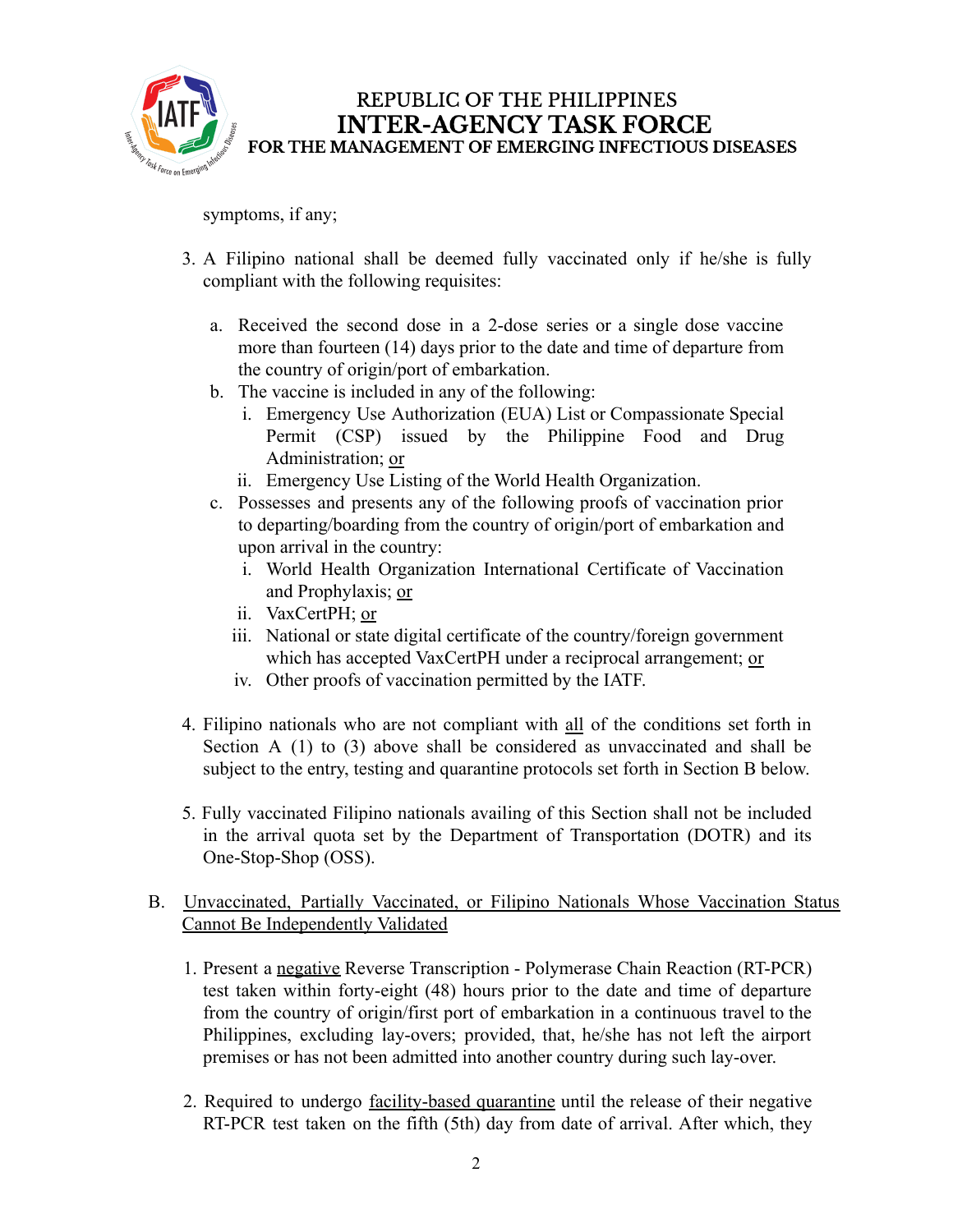

REPUBLIC OF THE PHILIPPINES **INTER-AGENCY TASK FORCE** FOR THE MANAGEMENT OF EMERGING INFECTIOUS DISEASES

shall be required to undergo home quarantine until their fourteenth (14th) day from date of arrival.

- 3. The local government units (LGUs) of destination and their respective Barangay Health Emergency Response Teams (BHERTS) are tasked to monitor those arriving passengers undergoing home quarantine.
- C. Unvaccinated Minor Filipino Nationals
	- 1. Filipino nationals below twelve (12) years of age who are not vaccinated for any reason whatsoever shall follow the quarantine protocols of their parent/s or an accompanying adult/guardian traveling with them.
	- 2. Filipino nationals from twelve (12) years to seventeen (17) years of age shall follow the classification and procedures based on their vaccination status (i.e., vaccinated or unvaccinated). In case of such unvaccinated minor children, either foreign or Filipino parents should accompany such child or children during their facility-based quarantine.

#### D. Fully-Recovered Filipino Nationals With Positive RT-PCR Pre-Departure Test Results

- 1. Filipino nationals who have recovered from COVID-19 but test positive for the 48-hour pre-departure RT-PCR test may nonetheless enter the country, provided, they are able to present the following documents prior to departing/boarding from the country of origin/port of embarkation and upon arrival in the Philippines:
	- a. A positive RT-PCR test taken not earlier than ten (10) days but not later than thirty (30) days prior to the date and time of departure from the country of origin/port of embarkation;
	- b. The positive Reverse Transcription Polymerase Chain Reaction (RT-PCR) test taken within forty-eight (48) hours prior to the date and time of departure from the country of origin/first port of embarkation in a continuous travel to the Philippines, excluding lay-overs; provided, that, he/she has not left the airport premises or has not been admitted into another country during such lay-over; and
	- c. A medical certificate issued by a licensed physician stating that the Filipino national certifying that he/she: (i) was an asymptomatic, mild, moderate, severe or critical case of COVID-19, as the case may be; (ii) has completed the mandatory isolation period; (iii) is no longer infectious; and (iv) has been allowed free movement and travel.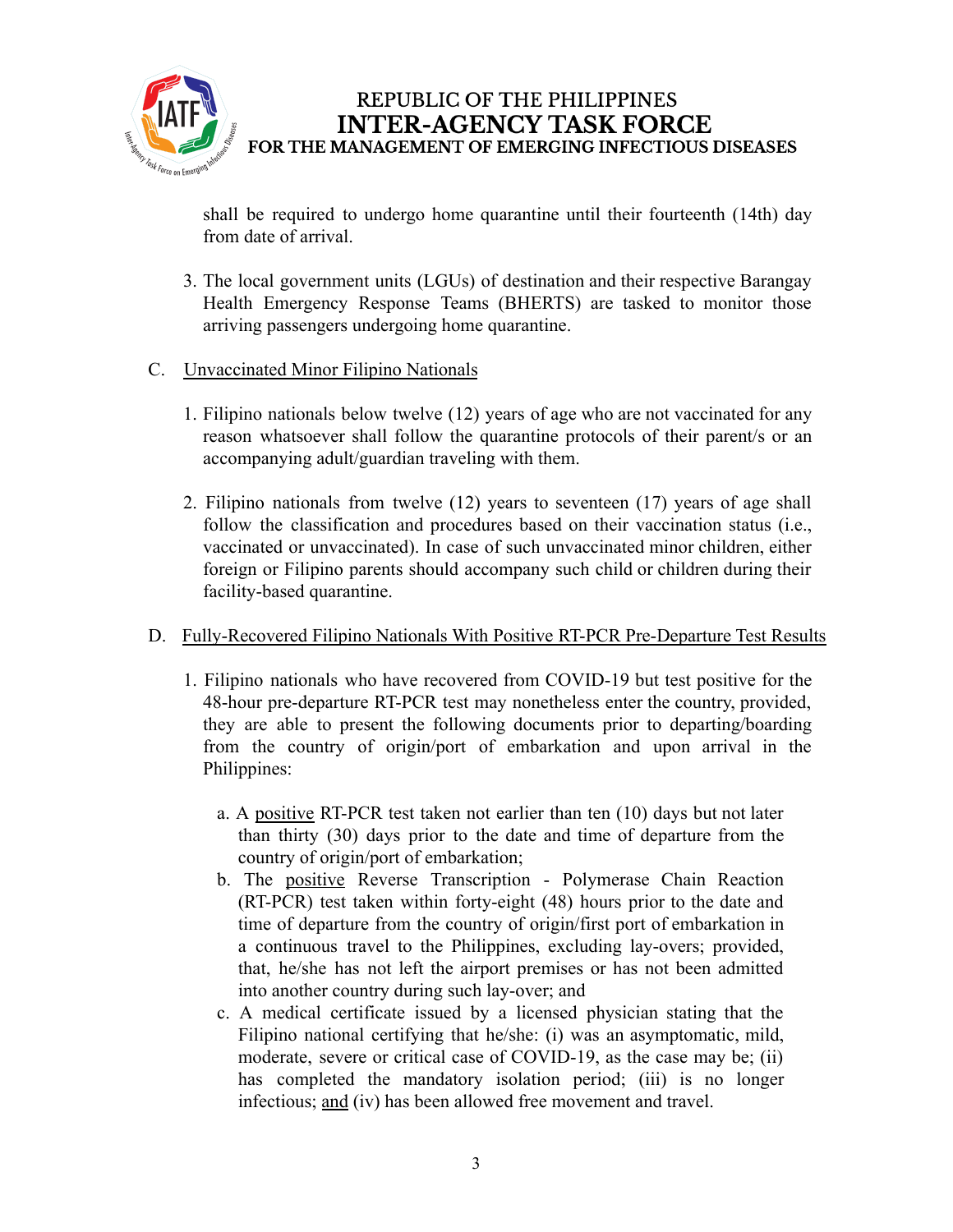

- 2. Upon arrival, the COVID-19 positive Filipino national shall be subject to the following protocols:
	- a. If fully vaccinated, they shall no longer be required to observe mandatory facility-based quarantine but shall self-monitor for any sign or symptom for seven (7) days with the first day being the date of arrival and shall be required to report to the local government unit of destination upon the manifestation of symptoms, if any;
	- b. If unvaccinated, partially vaccinated, or vaccination status cannot be independently determined, they shall be required to undergo facility-based quarantine until the release of their negative RT-PCR test taken on the fifth (5th) day. After which, they shall be required to undergo home quarantine until their fourteenth (14th) day, with the date of arrival being the first day.
- 3. The current local quarantine and isolation periods and protocols as embodied under Department of Health Administrative Order No. 2021-0043 or the Omnibus Guidelines on the Minimum Public Health Standards for the Safe Reopening of Institutions are hereby reiterated for strict compliance, or other applicable rules as may be implemented by the Department of Health.
- E. All inbound Filipinos shall register with the OneHealth Pass prior to arrival in the Philippines.

**RESOLVED FURTHER,** this resolution shall supersede the relevant entry, testing, and quarantine protocols for Filipino nationals under IATF Resolution Nos. 158, dated 20 January 2022, and 159 dated 27 January 2022. Other previous IATF resolutions inconsistent herewith are deemed modified accordingly.

**RESOLVED FINALLY,** that the Chairperson and the Co-Chairperson shall be duly authorized to sign this Resolution for and on behalf of the Inter-Agency Task Force.

**APPROVED** during the 160th Inter-Agency Task Force Meeting, as reflected in the minutes of the meeting, held this February 03, 2022, via video conference**.**

Kun

**KARLO ALEXEI B. NOGRALES** Secretary, Office of the Cabinet Secretariat IATF Co-Chairperson